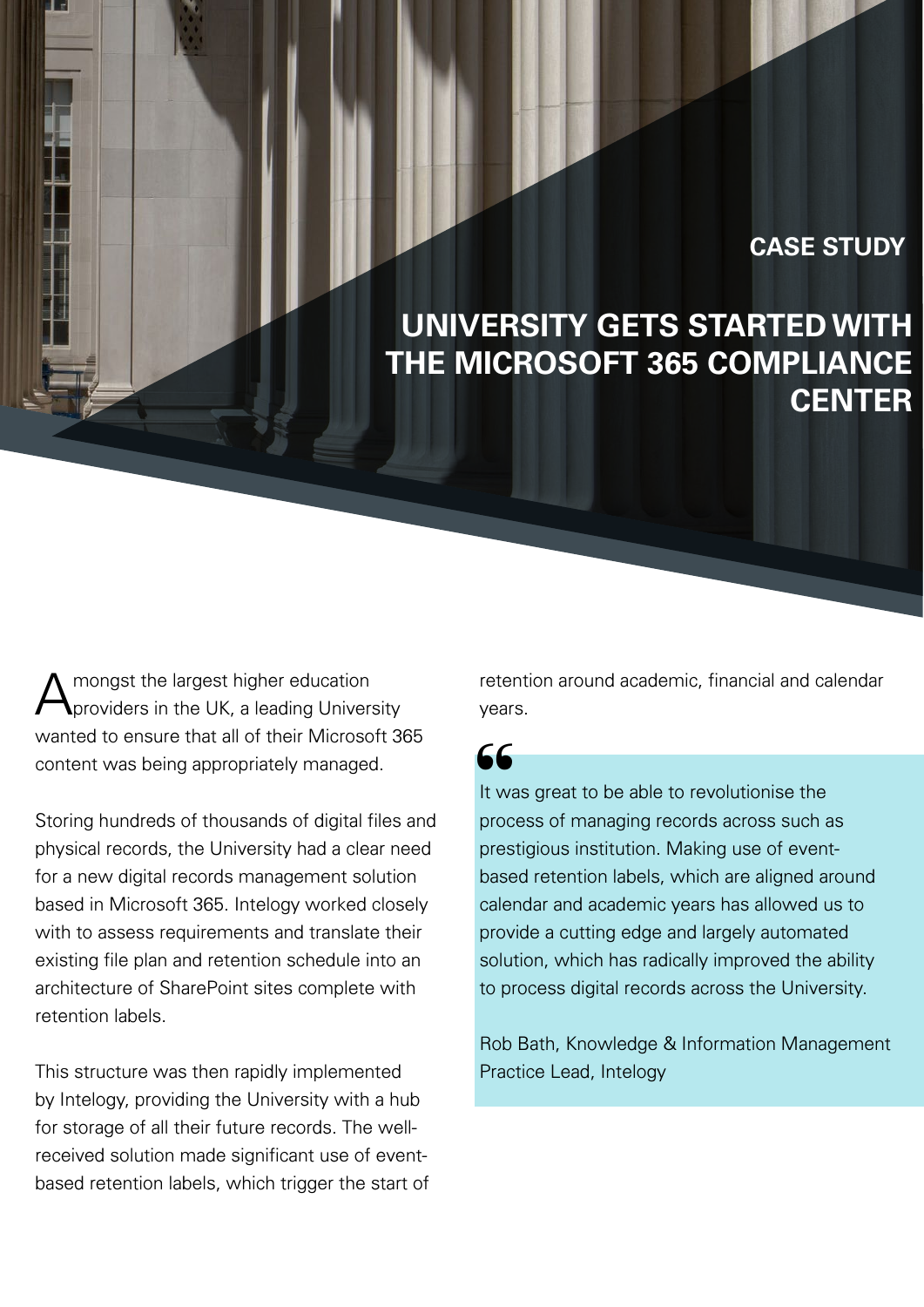### **CHALLENGES**

The institution recognised that while much progress had been made towards adoption of digital working, many files were still frequently being processed physically. This was especially the case for records, where the University maintains thousands of files spanning decades, ranging in context from information around their campuses and buildings to results obtained by former students.

The University launched a Digitisation Project, which aimed to move to a paper-lite environment by introducing a digital first approach for

processes. This initiative aims to reduce the volume of paper records held by at least 85%. The introduction of a digital records management solution was identified as a key component that would help the University meet this objective.

One of the key challenges that the University faced was how best to translate their existing file plan and retention schedule, which had been defined primarily with physical files in mind, so that it could be applied to a digital records management solution.

#### **SOLUTION OVERVIEW**

Having already selected Microsoft 365 for collaboration and storage, the University's records management team decided that the platform's retention capabilities would provide them with the best approach for managing digital records. Recognising the specialism of configuring the Microsoft 365 Compliance Center, the University selected Intelogy as their partner to oversee the design and implementation of their records management hub.

With a dedicated Knowledge & Information Management practice, Intelogy's team are at the very forefront of records management in Microsoft 365. Shaping the engagement, a series of workshops helped to identify the University's understanding of Microsoft's compliance capabilities and provide skills transfer where needed.

This process empowered the University to make informed decisions about the nature of their future records management solution.

One of the key challenges was translating the University's existing file plan and retention schedule into an architecture that would best meet their needs. By evaluating the file plan in detail, our team defined a detailed model for retention labels, including how they are triggered, their duration and whether they result in disposition review or automated deletion.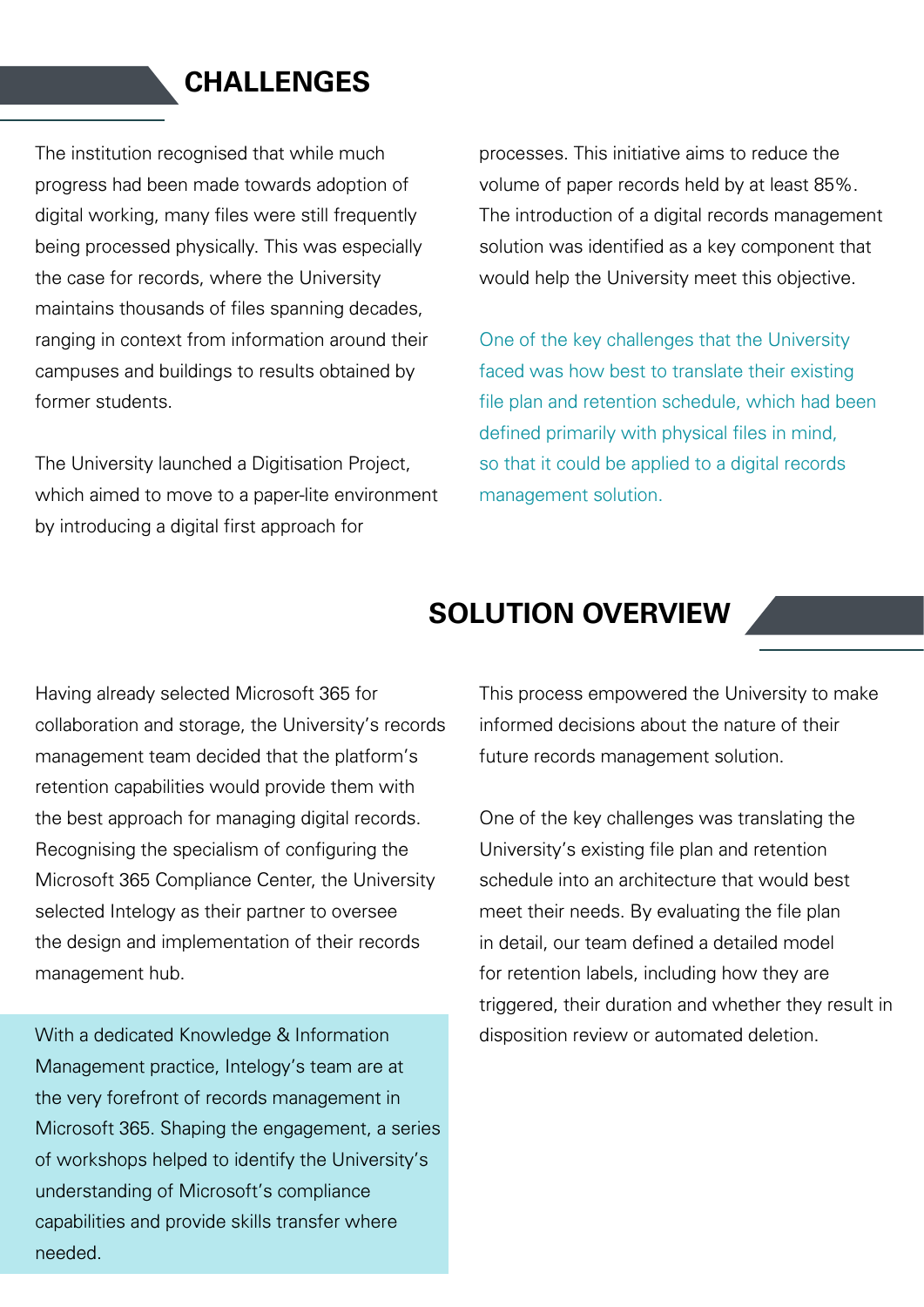It was especially important to the University that many of the retention periods only began at the end of the academic, financial and calendar years. In order to realise this, Intelogy made extensive use of Microsoft's 'event-based' retention labels. This approach necessitated the seeding of default date metadata across content, removing the need for manual classification. The result of this approach has allowed the University to automatically trigger the start of retention for thousands of files in accordance with their retention schedule.

The University also required certain retention periods to be triggered when individual files are superseded. Having evaluated the different approaches that would allow us to achieve this, it was determined that the most appropriate

option was to have two separate retention labels in these scenarios. A 'permanent' default label could then be exchanged for a retention label with a much shorter duration when the item is superseded. As this step is manual, Intelogy made sure that the name given to each retention label was as intuitive as possible, to avoid confusion or potential error.

**To implement the architecture, our team created PowerShell scripts that created a SharePoint Hub, containing a series of separate sites. Each site contained multiple libraries, with default metadata and retention labels applied.**